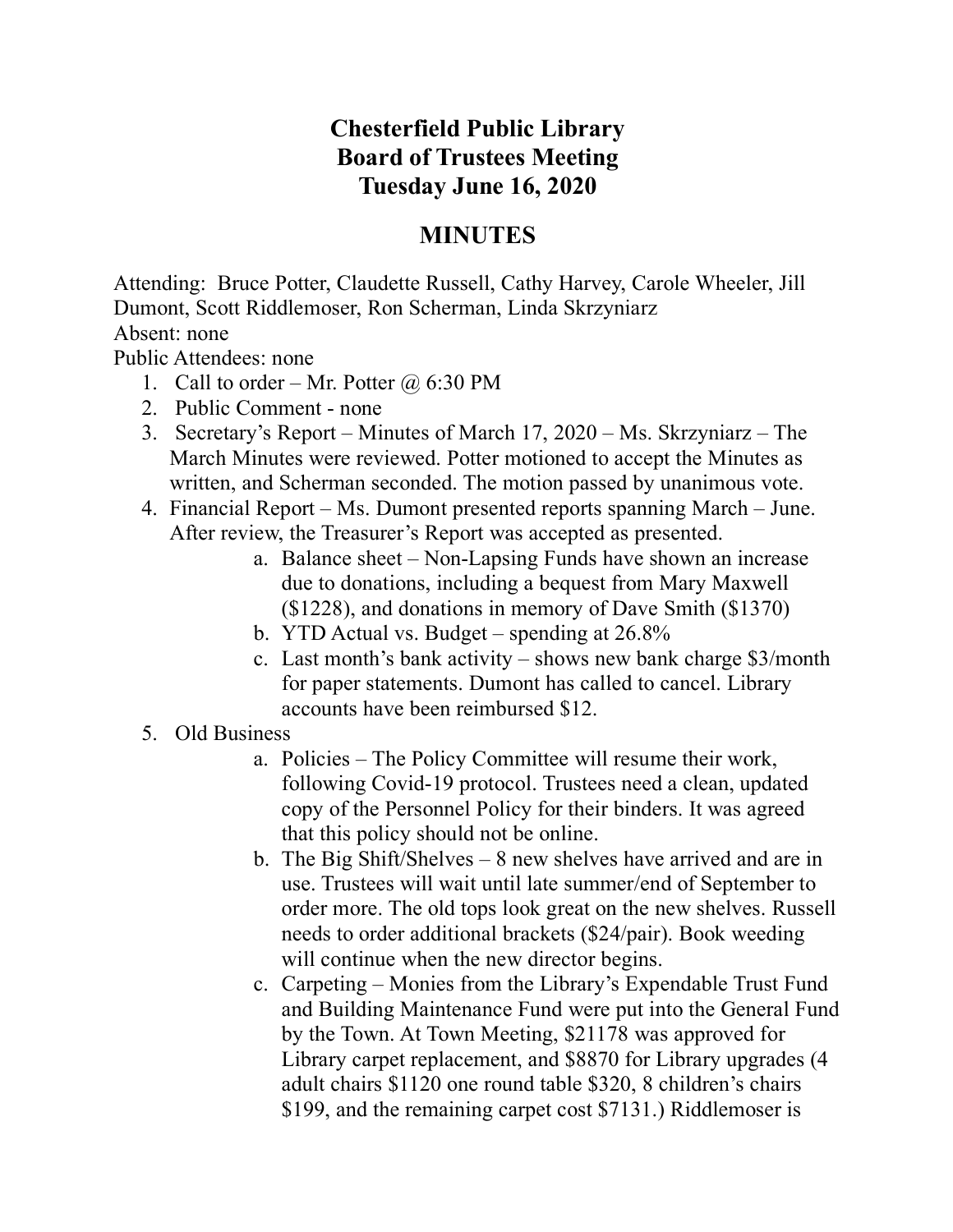coordinating with Chris Yasika of JDS Flooring Associates LLC to have the carpet installed in 4 phases. Trustees chose a gray carpet, Essential 2279, out of the Provision sample book. A motion was made by Harvey, and seconded by Wheeler, to authorize Riddlemoser to place the carpet order. The motion passed by unanimous vote.

d. A Letter of Intent was signed and returned by Beth Ruane. She will start as the Library Director on July 7, 2020. The signed letter will be stored in her personnel file. A motion was made by Wheeler, and seconded by Harvey, to purchase a locking two drawer filing cabinet, for the sole use of Trustees, at a cost of no more than \$100. The motion passed by unanimous vote. Skrzyniarz will buy the cabinet and provide the receipt.

## 6. New Business

- a. Election of Officers After a short discussion, a motion was made by Dumont, seconded by Potter, to keep the Library Trustee Executive Board as is. The motion passed by unanimous vote. An email was received by Skrzyniarz from Dara Carleton at the Town Office informing the Trustees that Alternates need to be reinstated for 2020, and get sworn in by the Town Clerk. Potter will call Cheever and Fleming to ask them to continue serving as Alternate Trustees. Skrzyniarz will pass along the information to Carleton.
- b. Coronavirus / Plexiglass According to the NH Governor's Economic Reopening Taskforce, changes have to be made within the Library building in order to reopen. Plexiglass is one addition that needs to be made for the safety of Patrons and Staff. All Trustees should read "Safer at Home – Covid-19 Reopening Guidelines for Libraries" to discuss at the July 21st meeting, in preparation for the reopening of our library.
- c. Curbside pick-up will continue at least until the new Director can guide the Library through reopening the building and resuming in-person operations. Russell reported that 77 Patrons have used curbside pick-up since closing the Library to the Public in March.
- d. Russell would like to erect fencing near the side door of the Library now that the holly bushes have been removed. Flowers will be planted in the space and fencing will help reroute pedestrian traffic. The Board approved the use of Library gift cards to purchase the fencing.